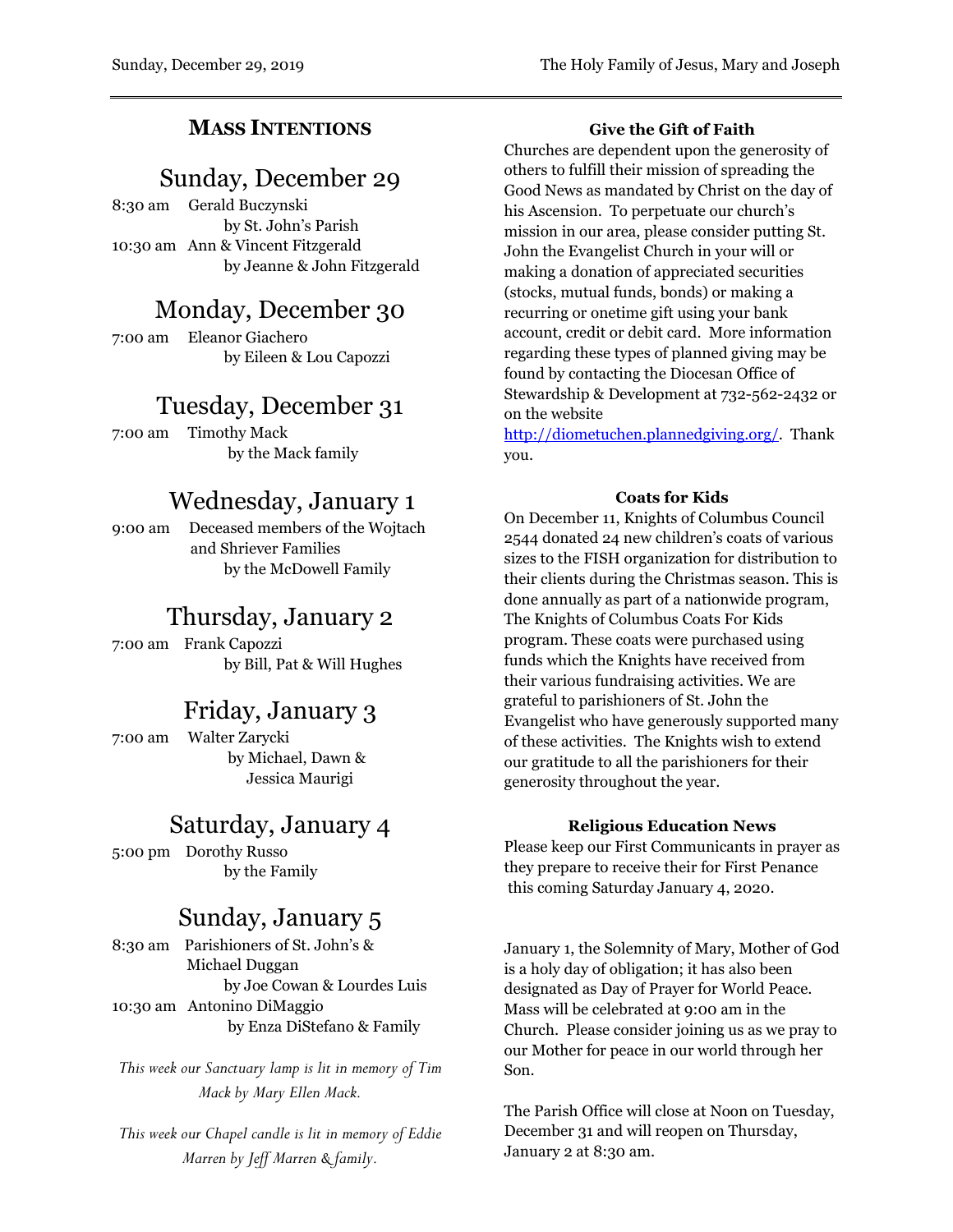

| Diane Applegate              | In Memory of my husband, Ray                                                                                                                                |
|------------------------------|-------------------------------------------------------------------------------------------------------------------------------------------------------------|
| Eileen & Louis Capozzi       | In Memory of John & Ann Cashin, Nicholas & Violet Capozzi,<br>Frank Capozzi                                                                                 |
| The Chapleski Family         | In Memory of Blaise & Stella DiGiampaolo, Margaret & Robert Chapleski,<br>Mary & Michael Wieczorek, Tina & William Fletcher                                 |
| Nancy & Rick Chesler         | In Memory of Chesler, Cummings, Rabouin & Varro Family Members                                                                                              |
| Sue Confalone                | In Memory of John Confalone                                                                                                                                 |
| Fran Criscuolo               | In Memory of Mario Criscuolo & Family                                                                                                                       |
| Gerard & Suzanne Cunningham  | In Memory of Marijean K. & Gerard E. Cunningham                                                                                                             |
| Mary Lou D'Andrea            | In Memory of a Friend                                                                                                                                       |
| Nancy L. Danyou              | In Memory of Thomas Nilla, Andrew & Anna Danyov                                                                                                             |
| The Dec Family               | In Memory of Deceased Parents, In-Laws, Siblings, Family, Friends and<br>Co-workers                                                                         |
| George & Rosemary Deene      | In Memory of Frank & Helen Stinner, Lillian Deene, Anne Stinner, Vicki<br>Joy Stinner, Skip Stinner, Rita Hendrickson, Jackie Mattei, James Shimko          |
| Edie & Tony Della Ventura    | In Memory of Nicola & Anna DiMizo, Joe DiMizo, Romano DiMizo,<br>Angie DiFrancesco, Anthony & Antoinette Della Ventura                                      |
| John & Annie DiMatteo        | In Memory of Doris & John Reilly, Grace & Frank Reilly                                                                                                      |
| Enza DiStefano               | In Memory of Angelo DiStefano, Cathy Genova                                                                                                                 |
| Nancy & Robert Dombroski     | In Memory of Eugene & Hannah Durling, Jerry Durling, Mary Durling<br>Cosgrove, Virginia Durling Hess, Robert Linskey, Anthony & Evelyn<br>Rondeau Dombroski |
| Anthony & Catherine D'Ovidio | In Memory of Katherine Taglialatella, Alfred, Josephine & Vincent<br>D'Ovidio                                                                               |
| Joe & Marion England         | In Memory of John & Marion Maier, Joe & Mae England                                                                                                         |
| Kathy & Hank Erskine         | In Memory of Edward & Eleanor Galicki, Henry Sr. & Bertha Erskine                                                                                           |
| John & Jeanne Fitzgerald     | In Memory of Vincent & Ann Fitzgerald, Herb & Dorothy Maritz                                                                                                |
| Joyce Fourre                 | In Memory of the Kaysen, Fourre Families & Friends                                                                                                          |
| Marita & Bob Fritzinger      | In Memory of George W. Bennett, Emily & Milton Fritzinger                                                                                                   |
| Thaddaus & Iris Fryzel       | In Memory of Peter & Victoria Fryzel                                                                                                                        |
| Fran Furino                  | In Memory of Tony Furino, Jr., Tony Furino, Sr., James Garabo,<br>Garabo Family                                                                             |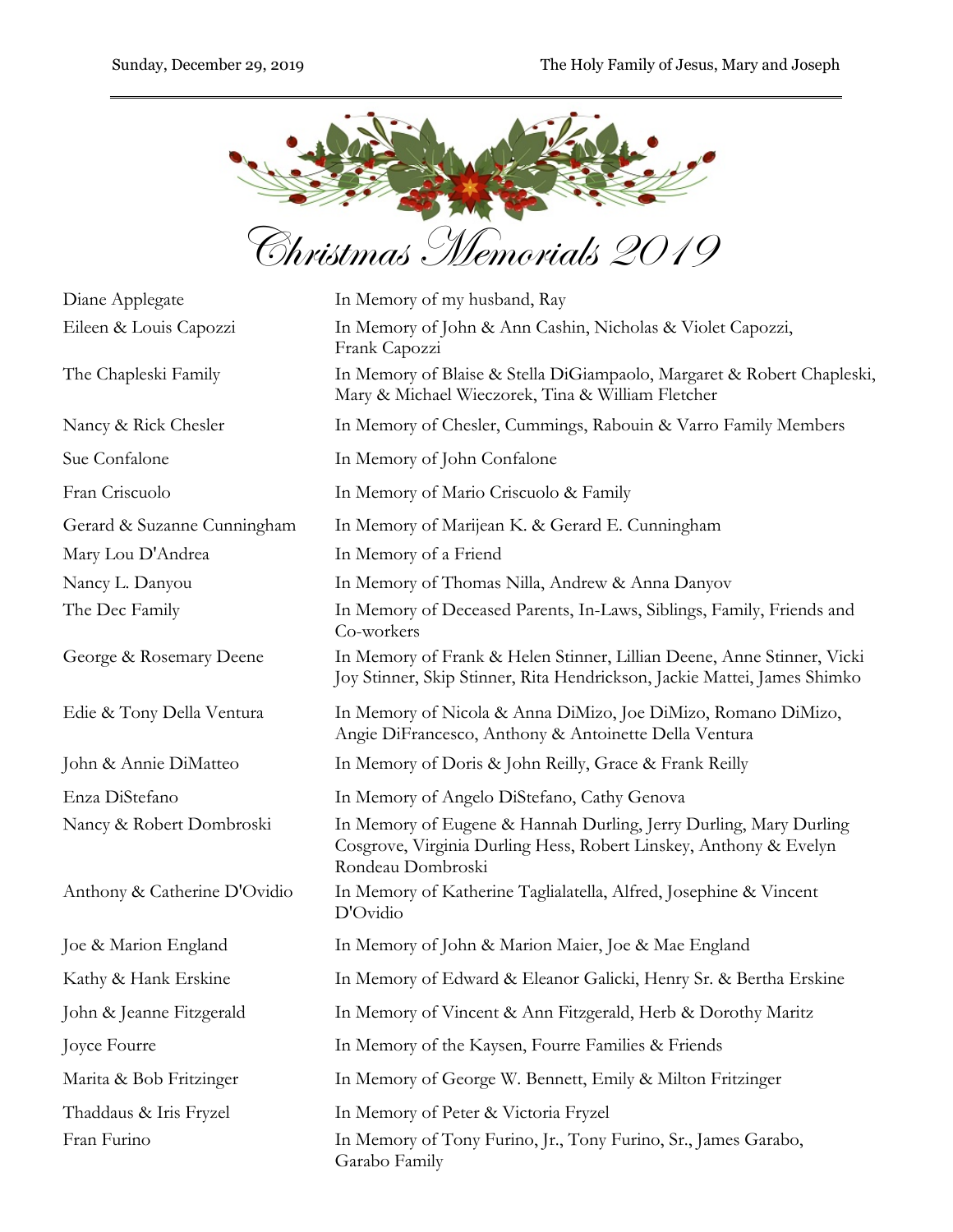| Paul & Ed Gates                         | In Memory of Mary & John Petrichko, Agnes & Jake Romanchek,<br>Mary & Joseph Golias, Susan & Michael Petrichko                                                                                                                   |
|-----------------------------------------|----------------------------------------------------------------------------------------------------------------------------------------------------------------------------------------------------------------------------------|
| Barry & Lonnie Gittens                  | In Honor of Shawn & Marsha Lee, Jaden & Jaxon Lee                                                                                                                                                                                |
| Barry & Lonnie Gittens                  | In Memory of Mrs. Esther Gittens, Mrs. Floretta Licorish,<br>Mrs. Cecelia Roque and Mr. Leshan Roque                                                                                                                             |
| Ruth Gruber                             | In Memory of Tony Pierro, Jean Yeager, Betty Lynn, Bob Reagan                                                                                                                                                                    |
| Robert & Patricia Guidi                 | In Memory of Pat & Betty Papa, Luis & Regina Guidi, Joseph & Bessie Suk,<br>Vincenzo & Angelina Papa                                                                                                                             |
| Lynn & Gary Guthreau                    | In Memory of Marge Kugelman, Fred Kugelman, Helen Guthreau,<br>Walter Guthreau and Donna Kugelman                                                                                                                                |
| Eleanor Hatton                          | In Memory of William P. Hatton                                                                                                                                                                                                   |
| Missy & Roy Hennessy                    | In Memory of Laura & Sid Carpenter                                                                                                                                                                                               |
| Terry Kurzius & Missy Hennessy          | In Memory of Donna Scalzo                                                                                                                                                                                                        |
| Glenda Herzog                           | In Memory of Fred Herzog                                                                                                                                                                                                         |
| Ann Marie Hill                          | In Memory of William N. Hill                                                                                                                                                                                                     |
| Bill, Pat & Will Hughes                 | In Memory of the Hughes, Urenovich & Maloy Families                                                                                                                                                                              |
| Madeline Janssen                        | In Memory of my husband Henry Janssen                                                                                                                                                                                            |
| Gwen Kane                               | In Memory of Jonathan Kanter, the Deceased Members of the Kane &<br><b>Greaney Families</b>                                                                                                                                      |
| Terry & Matt Kurzius                    | In Memory of the Kotz, Kurzius & Wyczalek Families                                                                                                                                                                               |
| Colette Lemay                           | In Memory of the Deceased Members of the Lemay & Lemaire Families                                                                                                                                                                |
| Viola Mann                              | In Memory of William Mann, Jr., Diamond Risali, John Risali,<br>Mr. & Mrs. W. Mann, Sr.                                                                                                                                          |
| Jeff & Karen Marren                     | In Memory of Ed & Joan Marren, Eddie Marren, Clara Marren,<br>Catherine Marren, Nina Mondoro, Jim Mondoro, Wayne Hall                                                                                                            |
| The Mastrian Paltjon Family             | In Memory of Stanislaw & Helen Zukowski, Carl Paltjon                                                                                                                                                                            |
| Mary & George McDonald                  | In Memory of Deceased Family Members                                                                                                                                                                                             |
| The McDowell Family                     | In Memory of the Schreiber, McDowell, Wojtach, Shimko, Peters & Laing<br>Families, Mary Lou D'Andrea                                                                                                                             |
| James, Marianne & Jillian<br>McLoughlin | In Memory of our beloved son and brother, Jim McLouglin,<br>Mr. & Mrs. Joseph Wrotny, Joe Wrotny, Jr., James McLouglin,<br>Theresa Sheelen, Mary Ellen Miller, Lorraine Centino, John Pender,<br>Rich & Judy Wilhelm & Pat Foley |
| Kenneth & Eileen Meyers                 | In Memory of Francis & Jane Ritter, Stanley & Margaret Meyers                                                                                                                                                                    |
| Craig & Diane Neunert                   | In Memory of Roy Hemmingstad                                                                                                                                                                                                     |
| Craig & Diane Neunert                   | In Honor of Lilliam Hemmingstad                                                                                                                                                                                                  |
| John & Kathy Nicholson                  | In Memory of Arthur & Patricia Nagel                                                                                                                                                                                             |
| Martha Niethe                           | In Memory of Bruno A. Niethe                                                                                                                                                                                                     |